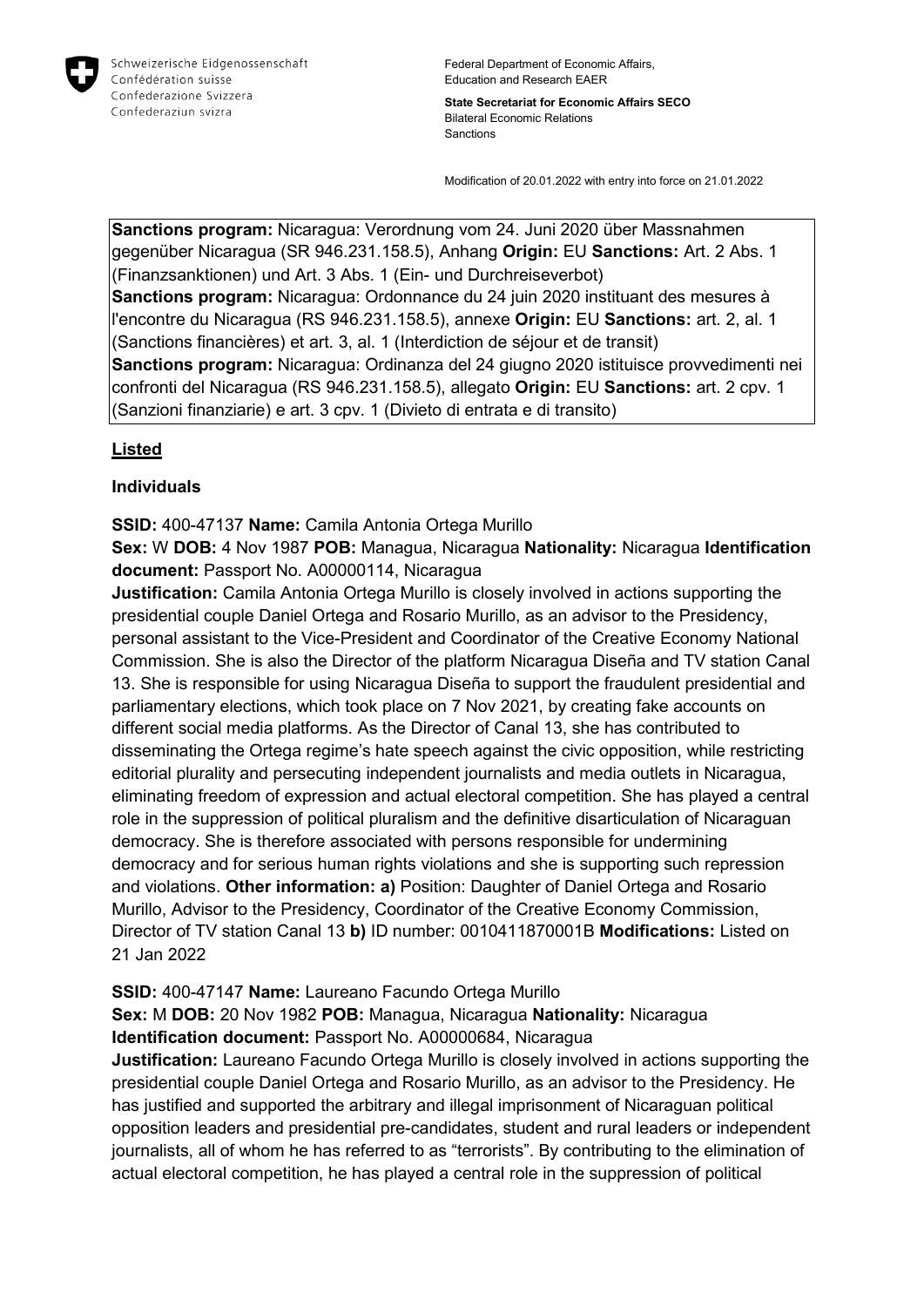pluralism and the definitive disarticulation of Nicaraguan democracy. He has acted as an economic advisor to his father Daniel Ortega and the Ortega regime through the governmental agency ProNicaragua. Additionally, he is responsible for operating BanCorp – an entity whose main purpose is to assist, sponsor and financially support the repressive activities of his mother, Vice-President Rosario Murillo. He is therefore associated with persons responsible for the repression of civil society and for serious human rights violations, and he is supporting such repression and violations. **Other information: a)** Son of Daniel Ortega and Rosario Murillo, Advisor to the Presidency **b)** ID number: 0012011820046M **Modifications:** Listed on 21 Jan 2022

### **SSID:** 400-47157 **Name:** Brenda Isabel Rocha Chacón

**Sex:** W **DOB:** 10 Feb 1967 **POB:** Bonanza, Nicaragua **Nationality:** Nicaragua **Justification:** Brenda Isabel Rocha Chacón has been since May 2021 President of the Supreme Electoral Council (SEC) – a body responsible for the preparation, holding and certification of the general elections of 7 Nov 2021 which, by their lack of transparency, true opposition and democratic debate, undermined democratic institutions and processes. The SEC deprived the opposition of the opportunity to stand for free elections and ensured the organisation of polls in non-democratic conditions. She is therefore responsible for the repression of democratic opposition and for undermining democracy and the rule of law in Nicaragua. **Other information:** President of the Supreme Electoral Council **Modifications:**  Listed on 21 Jan 2022

### **SSID:** 400-47166 **Name:** Cairo Melvin Amador Arrieta

### **Sex:** M **DOB:** 1952 **Nationality:** Nicaragua

**Justification:** Cairo Melvin Amador Arrieta has been since May 2021 the Vice-President of the Supreme Electoral Council (SEC) – a body responsible for the preparation, holding and certification of the general elections of 7 Nov 2021 which, by their lack of transparency, true opposition and democratic debate, undermined democratic institutions and processes. The SEC deprived the opposition of the opportunity to stand for elections and ensured the organisation of polls in non-democratic conditions. He is therefore responsible for the repression of democratic opposition and for undermining democracy and the rule of law in Nicaragua. **Other information:** Vice-President of the Supreme Electoral Council **Modifications:** Listed on 21 Jan 2022

#### **SSID:** 400-47173 **Name:** Lumberto Ignacio Campbell Hooker

### **Sex:** M **DOB:** 3 Dec 1949 **POB:** Raas, Nicaragua **Nationality:** Nicaragua **Identification document:** Passport No. A00001109, Nicaragua

**Justification:** Lumberto Ignacio Campbell Hooker has been since 2014 a member of the Supreme Electoral Council (SEC) – a body responsible for the preparation, holding and certification of the general elections of 7 Nov 2021 which, by their lack of transparency, true opposition and democratic debate, undermined democratic institutions and processes. The SEC deprived the opposition of the opportunity to stand for free elections and ensured the organisation of polls in non-democratic conditions. He spoke to the media during the 7 Nov 2021 elections, justifying and praising their organisation. He is therefore responsible for the repression of democratic opposition and for undermining democracy and the rule of law in Nicaragua. **Other information: a)** Member of the Supreme Electoral Council, acting President of the Supreme Electoral Council in 2018 **b)** ID number: 6010302490003J **Modifications:** Listed on 21 Jan 2022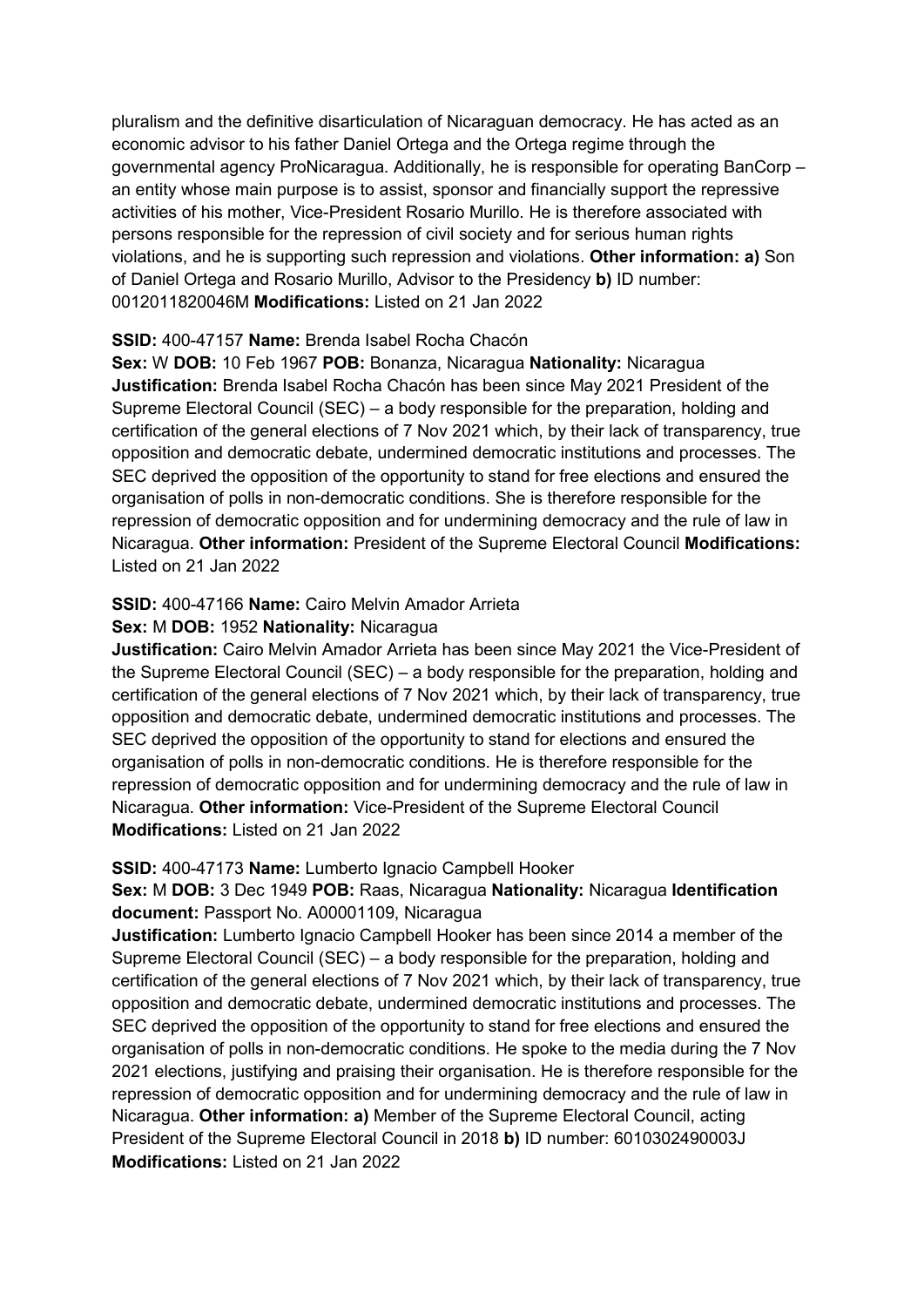# **SSID:** 400-47184 **Name:** Nahima Janett Díaz Flores

# **Sex:** W **DOB:** 28 Jun 1989 **Nationality:** Nicaragua

**Justification:** Nahima Janett Díaz Flores is the Director of the Nicaraguan Institute of Telecommunications and Postal Services (TELCOR), the regulatory entity for telecommunications and postal services. TELCOR has been used by the Nicaraguan authorities to silence independent media, including three news organisations since 2018. During the 2021 general elections campaign, TELCOR was implementing disinformation campaigns on a large scale. As the institution in charge of the implementation of the "cybersecurity law", TELCOR has been commanding and operating surveillance actions regarding civil society and democratic opposition. In her position, Nahima Díaz Flores has acted as a supporter of the Ortega regime, and has commanded and operated actions of disinformation and surveillance through TELCOR of civil society and democratic opposition. She is therefore responsible for serious violations of human rights, repression of civil society and democratic opposition, and undermining democracy in Nicaragua. **Other information:** Director of the Nicaraguan Institute of Telecommunications and Postal Services, daughter of the General Director of the Nicaraguan National Police Francisco Javier Díaz Madriz **Modifications:** Listed on 21 Jan 2022

## **SSID:** 400-47191 **Name:** Luis Ángel Montenegro Espinoza

**Sex:** M **DOB:** 1 Jan 1949 **POB:** Esteli, Nicaragua **Address:** Planes De Puntaldia Casa #16, Managua, Nicaragua **Nationality:** Nicaragua

**Justification:** Luis Ángel Montenegro Espinoza is the Superintendent of the Superintendency of Banks and other Financial Institutions of Nicaragua (SIBOIF). In that position he is responsible for the persecution of financial actors that resisted the Ortega regime's policies, as well as for enforcing the regime's control over the financial sector. He was appointed to that position directly by Daniel Ortega, as a reward for his loyalty. In his previous role as Controller General of the Republic he ensured that Ortega's corrupt financial activities would not be audited and equally contributed to Ortega's control of the regime. He is therefore responsible for undermining the rule of law in Nicaragua as well as for the repression of civil society and democratic opposition. **Other information: a)**  Superintendent of the Superintendency of Banks and other Financial Institutions of Nicaragua **b)** ID number: 1610101490000S **Modifications:** Listed on 21 Jan 2022

### **Entities**

**SSID:** 400-47202 **Name:** National Police of Nicaragua **Spelling variant:** La Policía Nacional Nicaragüense (Spanish / Castilian)

**DOF:** 22 Aug 1979

**Justification:** The National Police of Nicaragua is responsible for the degrading treatment, including physical and psychological torture, of those who opposed the Ortega regime. It is responsible for the unlawful imprisonment of presidential pre-candidates, civil society leaders, student and rural leaders or independent journalists without any legal and democratic guarantees. The National Police was instrumental in Daniel Ortega avoiding facing any real democratic opposition during the general elections of 7 Nov 2021. Prior to those elections, the National Police conducted continuous surveillance and persecution of opposition leaders, unlawful residential break-ins and arbitrary arrests of opposition members, and it systematically threatened public employees. In 2018, the National Police was involved in killings of peaceful protesters across Nicaragua. The National Police of Nicaragua is therefore responsible for serious violations of human rights, repression of civil